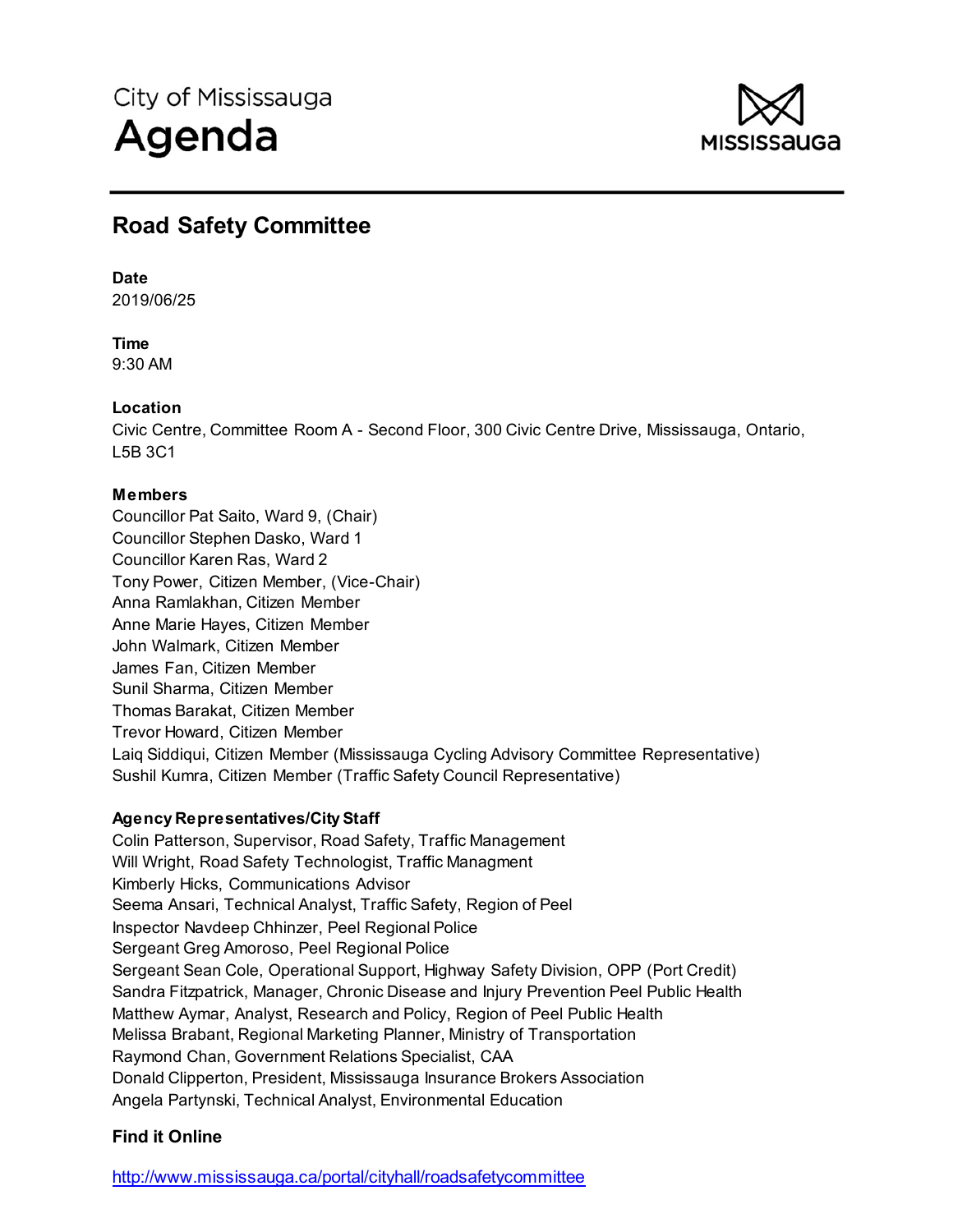# **Contact**

Krystal Christopher, Legislative Coordinator, Legislative Services 905-615-3200 ext. 5411 krystal.christopher@mississauga.ca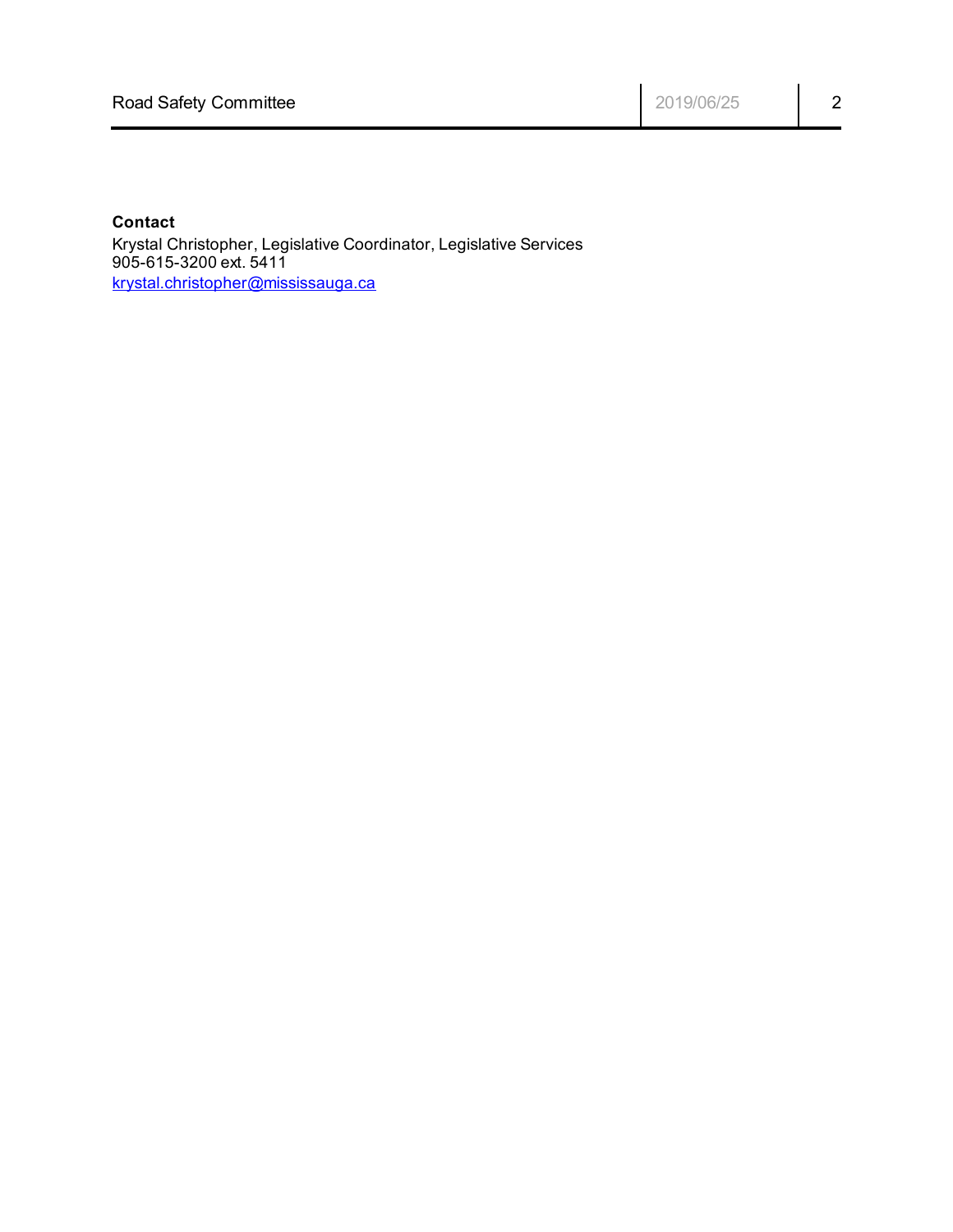# 1. **CALL TO ORDER**

# 2. **APPROVAL OF AGENDA**

# 3. **DECLARATION OF CONFLICT OF INTEREST**

#### 4. **MINUTES FROM PREVIOUS MEETING**

4.1. Road Safety Committee Draft Minutes - May 21, 2019

#### 5. **DEPUTATIONS** - Nil.

#### 6. **PUBLIC QUESTION PERIOD - 15 Minute Limit (5 Minutes per Speaker)**

Pursuant to Section 42 of the Council Procedure By-law 0139-2013, as amended: The Road Safety Committee may grant permission to a member of the public to ask a question of the Road Safety Committee, with the following provisions:

- 1. The question must pertain to a specific item on the current agenda and the speaker will state which item the question is related to.
- 2. A person asking a question shall limit any background explanation to two (2) statements, followed by the question.
- 3. The total speaking time shall be five (5) minutes maximum, per speaker.

#### 7. **MATTERS TO BE CONSIDERED**

- 7.1. Vision Zero Conference ( Verbal Update - Councillor Saito)
- 7.2. Road Safety Promotional Subcommittee Meeting, June 19, 2019 (Verbal Update)
- 7.3. Bike Lanes on Tenth Line (Councillor Saito)
- 7.4. Family Fun Day Event (Verbal Update)
- 7.5. Road Side Memorials (Verbal Update)
- 7.6. Road Safety Promotional Materials

#### 8. **INFORMATION ITEMS**

- 9. Road Safety Committee Member Updates
- 10. Update on Citizen Member Outreach
- 11. **OTHER BUSINESS**
- 12. **DATE OF NEXT MEETING(S)** : Tuesday, September 24, 2019
- 13. **ADJOURNMENT**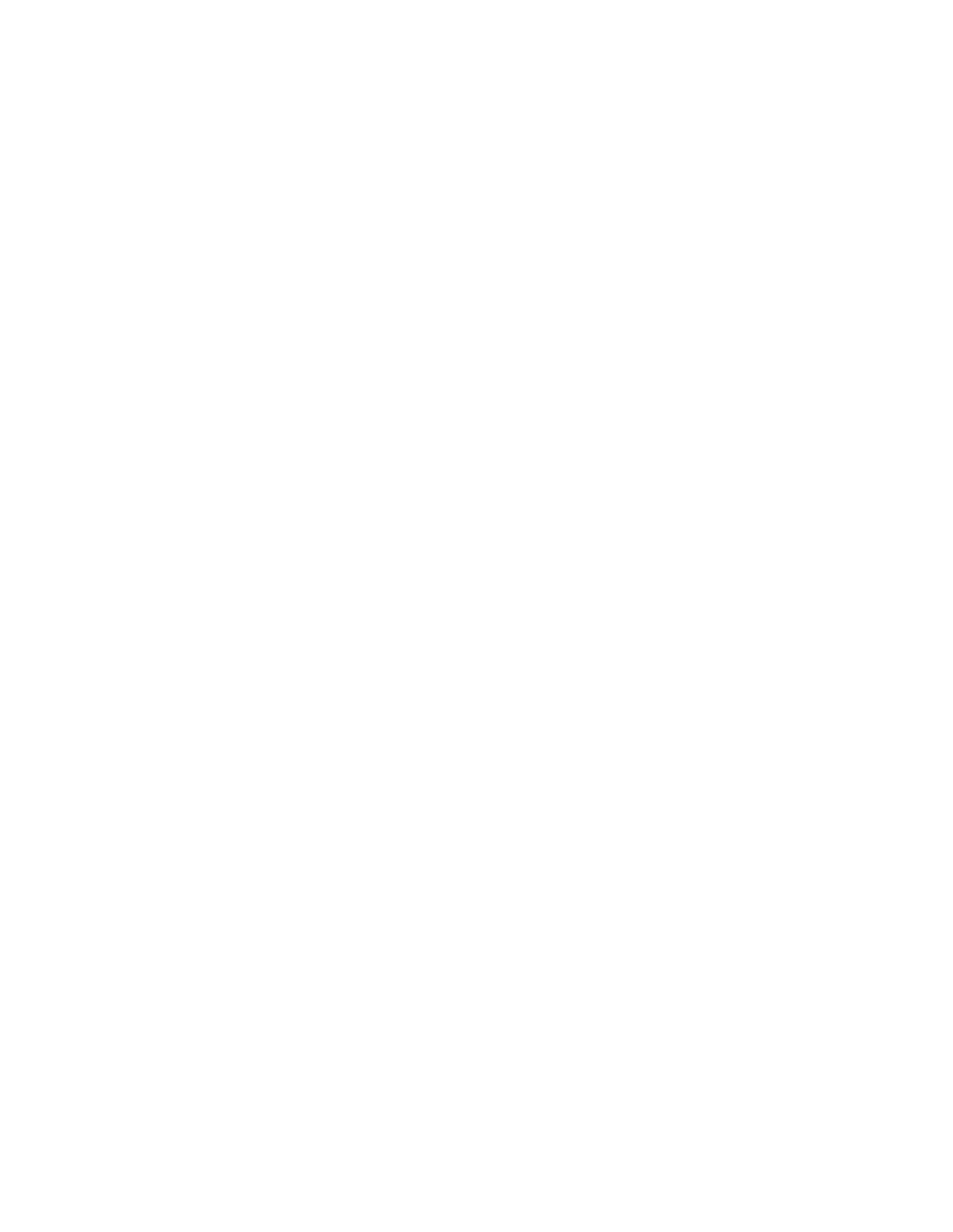City of Mississauga **Minutes** 



# **Road Safety Committee**

#### **Date**

May 21, 2019

# **Time**

9:31 a.m.

# **Location**

Committee Room C, 2<sup>nd</sup> Floor, Civic Centre, 300 City Centre Drive, Mississauga, ON L5B3C1

#### **Members Present**

21, 2019<br>
a.a.m.<br>
nithe Room C, 2<sup>nd</sup> Floor, Civic Centre,<br>
ity Centre Drive, Mississauga, ON L5B3C1<br>
hers **Present**<br>
relior Pat Saito, Ward 9, (Chair)<br>
cillor Stephen Dasko, Ward 1<br>
cillor Stephen Dasko, Ward 1<br>
Power, Ci Councillor Pat Saito, Ward 9, (Chair) Councillor Stephen Dasko, Ward 1 (Departed at 10:14 a.m.) Councillor Karen Ras, Ward 2 (Departed at 11:07 a.m.) Tony Power, Citizen Member, (Vice-Chair) Anna Ramlakhan, Citizen Member Anne Marie Hayes, Citizen Member James Fan, Citizen Member Sunil Sharma, Citizen Member Thomas Barakat, Citizen Member Trevor Howard, Citizen Member

#### **Members Absent**

John Walmark, Citizen Member Laiq Siddiqui, Citizen Member (Mississauga Cycling Advisory Committee Representative) Sushil Kumra, Citizen Member (Traffic Safety Council Representative)

# **Agency Representatives/City Staff**

Colin Patterson, Supervisor, Road Safety, Traffic Management Andy Bate, Manager, Traffic Services & Road Safety Kimberly Hicks, Communications Advisor Constable Donna Maurice, Peel Regional Police Sandra Fitzpatrick, Manager, Chronic Disease and Injury Prevention Peel Public Health Melissa Brabant, Regional Marketing Planner, Ministry of Transportation Angela Partynski, Technical Analyst, Environmental Education Joe Avsec, Manager, Traffic and Sustainable Transportation, Region of Peel Krystal Christopher, Legislative Coordinator, Legislative Services

# Find it online

<http://www.mississauga.ca/portal/cityhall/roadsafetycommittee>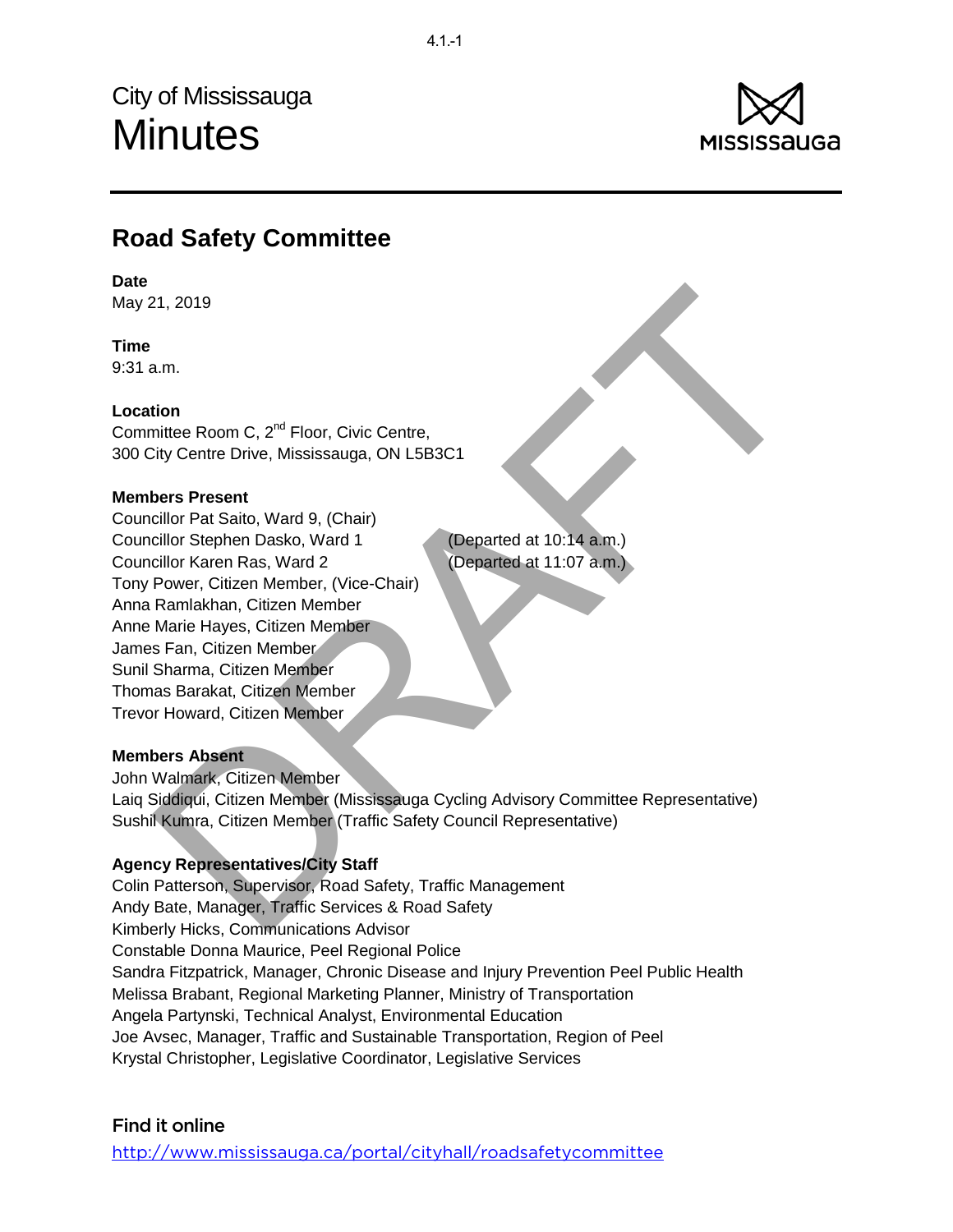# 1. **CALL TO ORDER**

Krystal Christopher, Legislative Coordinator, called the meeting to order at 9:31 a.m. in the absence of Chair.

# 2. **APPOINTMENT OF CHAIR**

**APPOINTMENT OF CHAIR**<br>
Tony Power, Citizen Member, nominated Councillor Saito as Chair of the Road Safety<br>
Committee. Councillor Saito accepted the nomination. There were no further<br>
nominations recoived. Members of the C Tony Power, Citizen Member, nominated Councillor Saito as Chair of the Road Safety Committee. Councillor Saito accepted the nomination. There were no further nominations received. Members of the Committee voted and elected Councillor Saito to be the Chair of Road Safety Mississauga.

#### Recommendation

RSC-0019-2019

That Councillor Saito be appointed as Chair of the Road Safety Committee for the term ending November 14, 2022 or until a successor is appointed.

# 3. **APPOINTMENT OF VICE-CHAIR**

Councillor Saito nominated Tony Power, Citizen Member, as Vice-Chair of the Road Safety Committee. Tony Power, accepted the nomination. There were no further nominations received. Members of the Committee voted and elected Tony Power to be the Vice-Chair of Road Safety Mississauga.

# **Recommendation**

RSC-0020-2019

That Tony Power, Citizen Member, be appointed as Vice - Chair of the Road Safety Committee for the term ending November 14, 2022 or until a successor is appointed.

# 4. **APPROVAL OF THE AGENDA**

Councillor Saito took over the meeting as Chair for the remainder of the meeting.

Approved (T. Power)

# 5. **DECLARATIONS OF CONFLICT OF INTEREST** – Nil.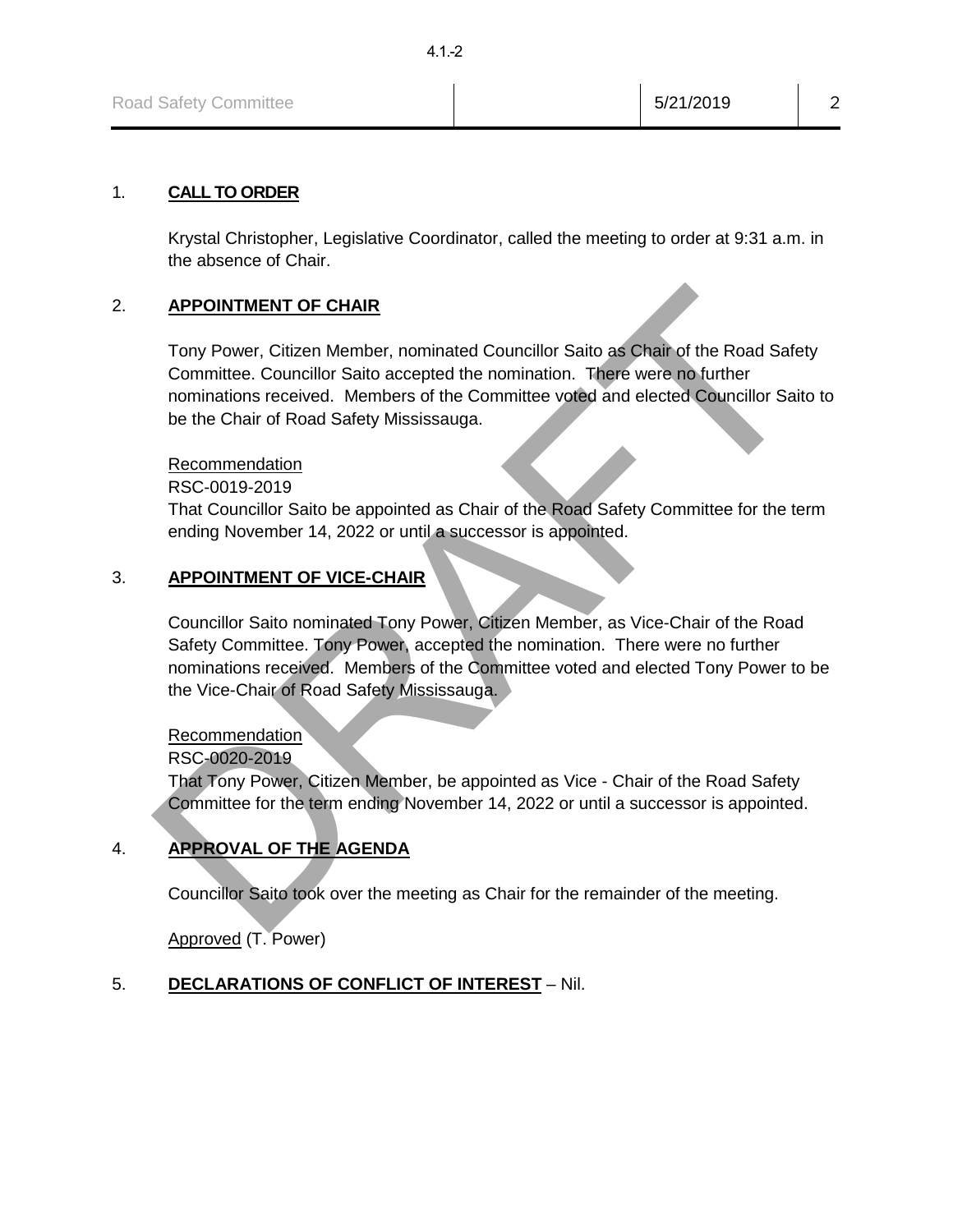#### 6. **MINUTES OF PREVIOUS MEETING**

6.1. Road Safety Committee Draft Minutes (Strategic Planning Session) – April 30, 2019

Approved (T. Power)

#### 7. **DEPUTATIONS** – Nil.

# 8. **PUBLIC QUESTION PEROPD - 15 Minute Limit (5 Minutes per Speaker)** – Nil.

#### 9. **MATTERS TO BE CONSIDERED**

#### 9.4. Automated Speed Enforcement Update

Colin Patterson, Supervisor, Road Safety provided an overview of the progress for the implementation of Automated Speed Enforcement (ASE) devices. Mr. Patterson commented on the operating characteristics, challenges and using the Red Light Camera System to gage the ASE device.

**DEPUTATIONS** – Nil.<br> **PUBLIC QUESTION PEROPD - 15 Minute Limit (5 Minutes per Speaker)** – Nil.<br> **MATTERS TO BE CONSIDERED**<br>
Automated Speed Enforcement Update<br>
Colin Patterson, Supervisor, Road Safety provided an overview Members of the Committee commented on possible test locations; impact on the court system with respect to increased volume of tickets issued; allocation of revenue generated from the tickets issued; setting speed thresholds, installation of signage; establishing education and prevention programs, and the overall cost to the Municipality

#### RECOMMENDATION

RSC-0022-2019

That the report from the Commissioner of Transportation and Works dated, May 15, 2019, entitled: "Automated Speed Enforcement", be received.

Received (T. Power)

#### 9.3 Neighbourhood Area Speed Limits

Colin Patterson, Supervisor, Road Safety, spoke regarding: the size, design and location and neighbourhood boundaries of speed limit signs and provided an overview of next steps.

The committee spoke in support of the Neighbourhood Area Speed Limits.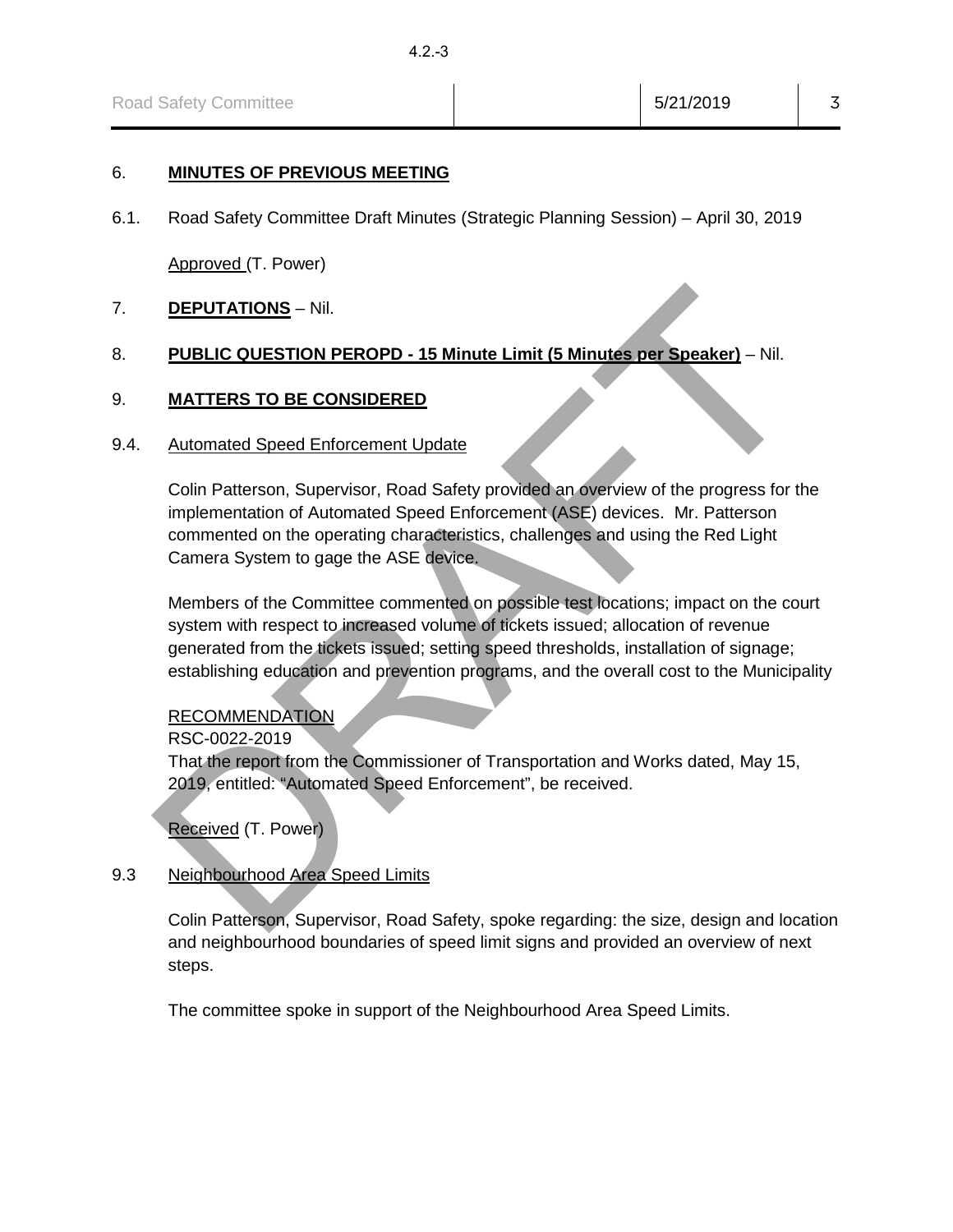# RECOMMENDATION

#### RSC-0021-2019

- 1. That the report from the Commissioner of Transportation and Works dated, May 15, 2019, entitled: "Neighbourhood Area Speed Limits", be received.
- 2. That the Road Safety Committee endorses the Neighbourhood Speed Limit plan as presented by Colin Patterson, Supervisor, Road Safety.

Received/Approved (T. Power)

# 9.1. Update on Strategic Planning Session and Develop Work Plan

Councillor Saito spoke to the priorities on the Road Safety Committee work plan andsuggested that a promotional subcommittee be establish. Councillor Saito highlighted Vision Zero, Safety, as campaigns the subcommittee would focus on at this time, and suggested using campaign videos to raise public awareness.

In response to Councillor Ras' inquiry regarding the Provinces educational campaign launch for the implementation of stop arm cameras, Colin Patterson, Supervisor, Road Safety advised that the Province may do an educational campaign once the stop arm camera is implemented.

Joe Avsec, Manager, Traffic and Sustainable Transportation, and Angela Partynski, Technical Analyst, Environmental Education, Region of Peel, spoke to the Pedestrian and Cycling Subcommittees of the Vision Zero Task Force at the Region of Peel.

presented by Colin Patterson, Supervisor, Road Satety.<br>
Received/Approved. (T. Power)<br>
Update on Strategic Planning Session and Develop Work Plan<br>
Councillor Satio spoke to the priorities on the Road Safety Committee work Members of the Committee discussed school bus safety; stop arm camera for school buses; promotional subcommittee; campaign targets; using technology to raise awareness; educational campaigns; intersection safety; and collaborating on a campaign with the Region of Peel regarding Pedestrian Safety month.

# 9.2. Appointment to Subcommittees

Members discussed establishing a Promotional Subcommittee to develop promotional/campaign materials, and a Leveraging Technology Subcommittee to develop ways to get safety messages out.

Anne Marie Hayes, Anna Ramlakhan, Tony Power, Angela Partynski and Kimberly Hicks volunteered to be Members of the Promotional Subcommittee. Councillor Saito requested gave direction to the Members to collaborate with staff from the Region of Peel to develop a campaign for Pedestrian Safety month.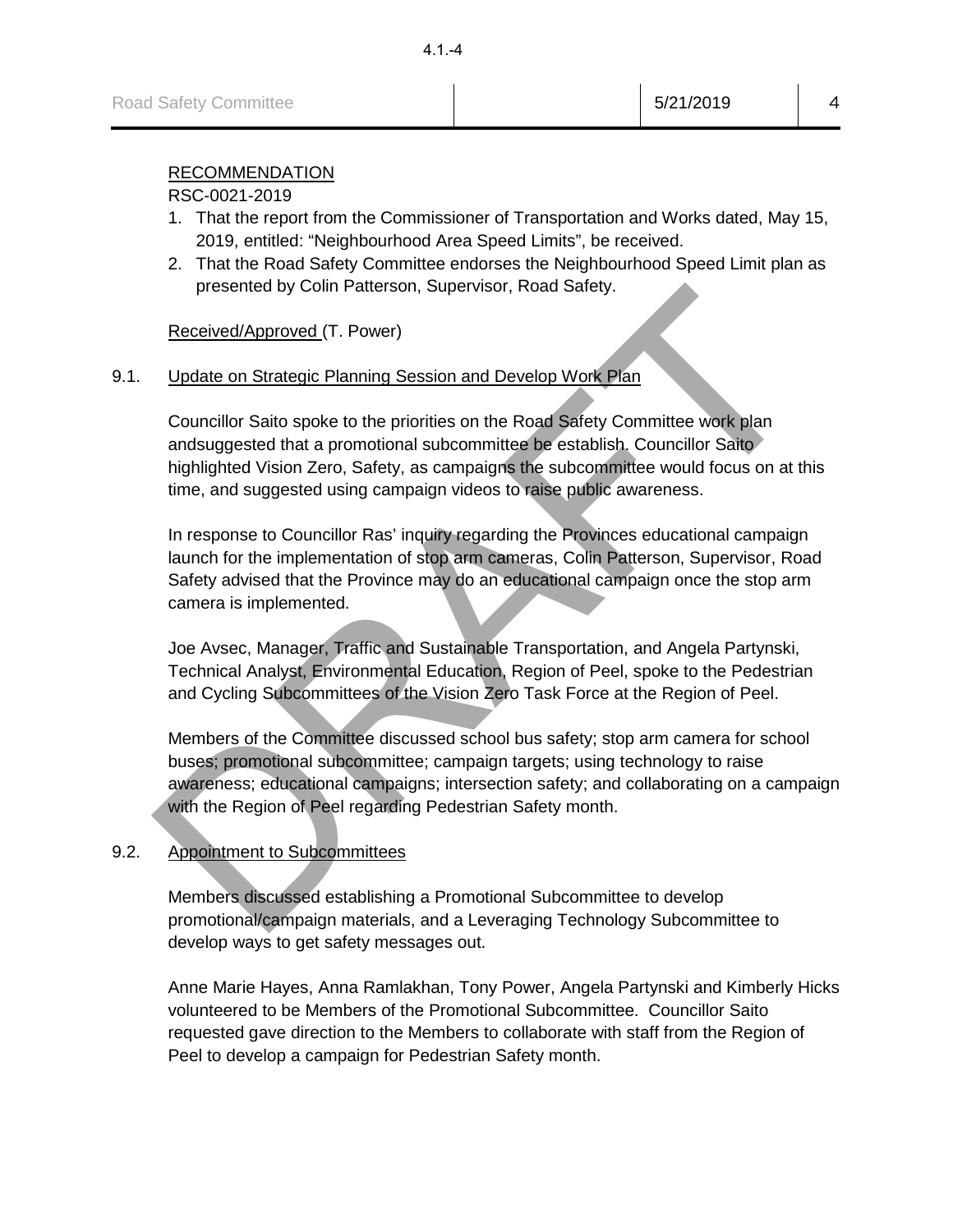James Fan, Anne Marie Hayes, Laiq Siddqui and Kimberly Hicks, volunteered to be Members of the Leveraging Technology Subcommittee.

# RECCOMMENDATION

RSC-0023-2019

That a Promotional Subcommittee of the Road Safety Committee be established for the current term to develop Road Safety materials and messages.

# RECCOMMENDATION

RSC-0024-2019

That the following Citizen Members and Staff be appointed to the Promotional subcommittee of the Road Safety Committee:

- a. Anne Marie Hayes, Citizen Member
- b. Anna Ramlakhan, Citizen Member
- c. Tony Power, Citizen Member
- That a Promotional Subcommittee of the Road Sately Committee be established for the<br>
RECCOMMENDATION<br>
RECCOMMENDATION<br>
RECCOMMENDATION<br>
RECCOMMENDATION<br>
RECCOMMENDATION<br>
RECCOMMENDATION<br>
That the following Citizen Member<br> d. Angela Partynski, Technical Analyst, Environmental Education, Region of Peel (nonvoting)
	- e. Kimberly Hicks, Communications Advisor (non-voting)

# RECCOMMENDATION

RSC-0025-2019

That a Leveraging Technology Subcommittee of the Road Safety Committee be established for the current term to develop ways to get messaging out to the public.

# RECCOMMENDATION

RSC-0026-2019

That the following Citizen Members and Staff be appointed to the Leveraging Technology subcommittee:

- a. James Fan, Citizen Member
- b. Anne Marie Hayes, Citizen Member
- c. Laiq Siddqui, Citizen Member
- d. Kimberly Hicks, Communications Advisor (non-voting)
- 9.5. Median Barriers

Sunil Sharma, Citizen Member, noted that intersections with high pedestrian volume would benefit from the installation of median barriers. Mr. Sharma spoke to the recent incident involving a pedestrian at the intersection of Hurontario Street and Eglinton Avenue.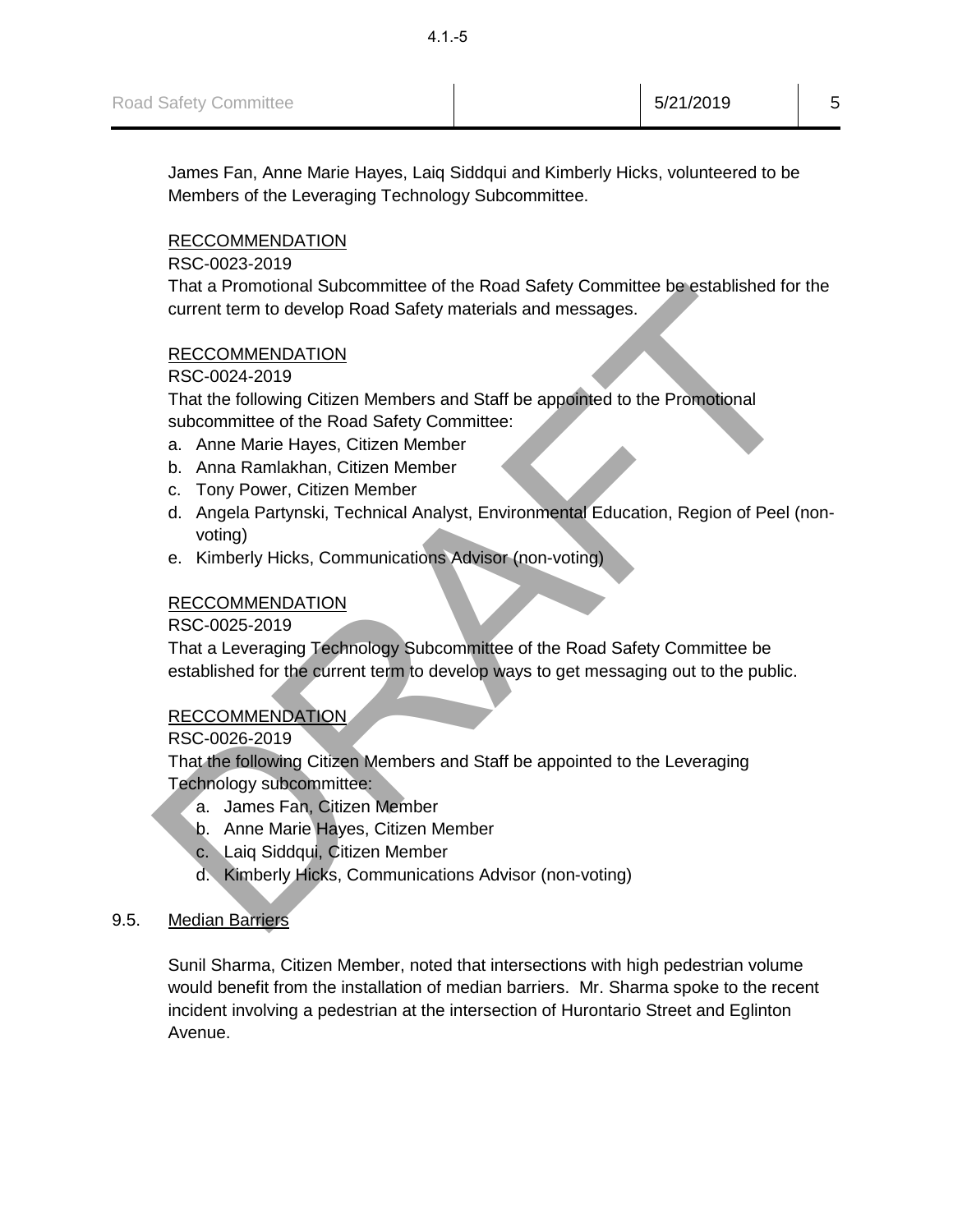Constable Donna Maurice, Peel Regional Police, commented on the incident at Hurontario Street and Eglinton Avenue and noted the challenges with median barriers and spoke to public education/outreach.

Colin Patterson, Supervisor, Road Safety commented on the challenges with median barriers at bus stop locations and the hazards if they are installed into a right of way.

Members of the Committee discussed location, challenges, and benefits of median barriers; education/outreach programs to the community on pedestrian safety; and collaborating with Mississauga Transit to address pedestrian safety.

# RECOMMENDATION

RSC-0027-2019

That staff for the City of Mississauga, Region of Peel and Peel Regional Police be requested to review median barriers and report back to the Road Safety Committee.

Approved (T. Barakat)

# 10. **INFORMATION ITEMS**

#### 10.1. Road Safety Committee Tent

Councillor Saito spoke to the National Public Works event on May 25<sup>th</sup> at Celebration Square and asked Members to contact Krystal Christopher to sign up to do outreach at the Road Safety tent.

#### Recommendation

RSC-0029-2019

barriers at bus stop locations and the hazards if they are installed into a right of way.<br>
Members of the Committee discussed location, challenges, and benefits of median<br>
barriers; education/outterach programs to the comm That the additional funds in the amount of \$2200.00, be allocated from the 2019 Council Budget for the purchase of a tent and table kit for the use by Road Safety Committee for events and promotions.

# Approved (T. Power)

# 10.2. March 2018/2019 Roadwatch Statistics

No discussion took place on this item.

# RECOMMENDATION RSC-0028-2019 That the March 2018/2019 Road Watch Statistics report be received.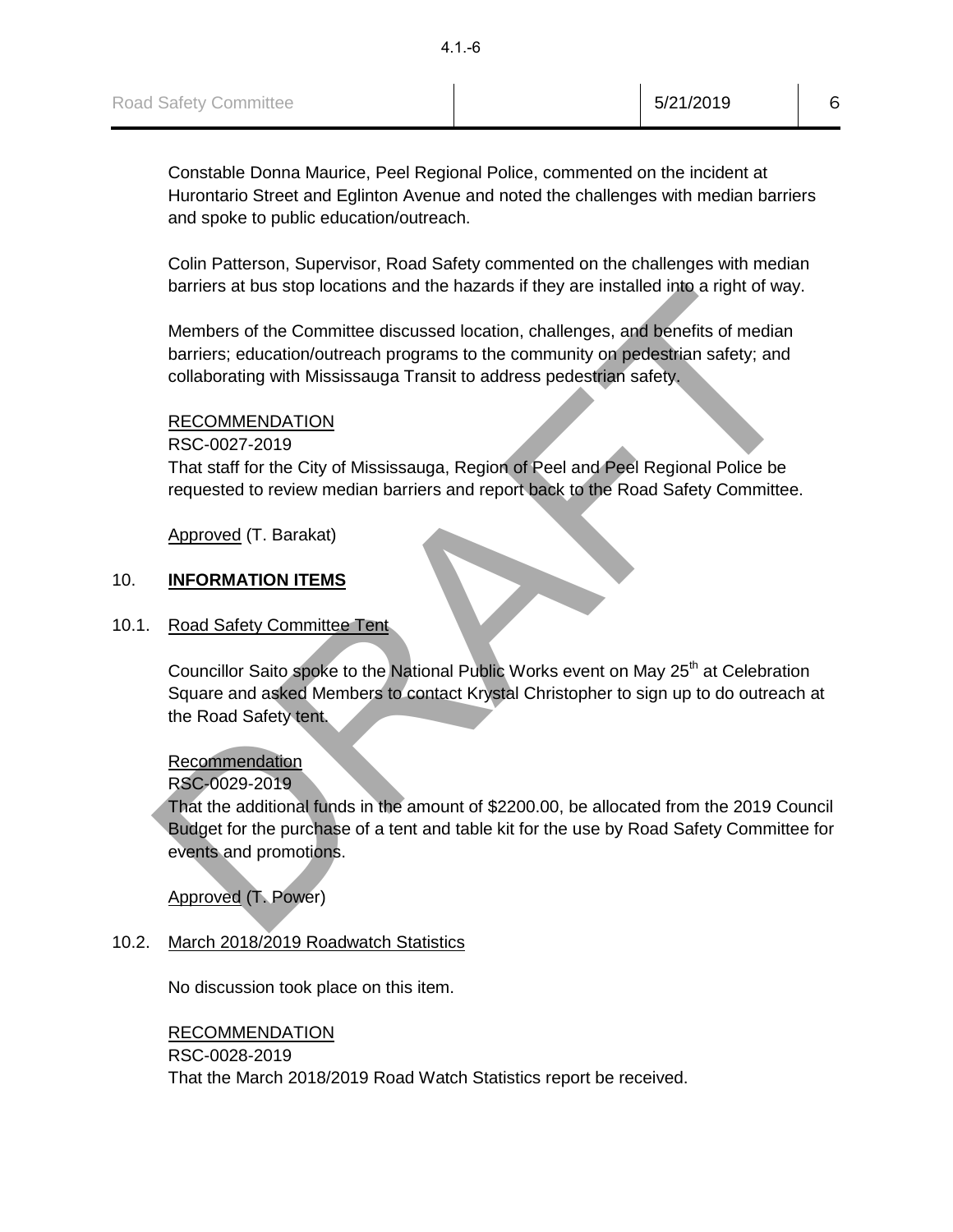| <b>Road Safety Committee</b> | 5/21/2019 |  |
|------------------------------|-----------|--|
|------------------------------|-----------|--|

#### 10.3. Road Safety Committee Member Updates

Tony Power, Citizen Member, provided an overview of the Ontario Road Safety Forum, the Vision Zero Task Force meeting, and the Road Safety Ambassador Program.

Joe Avsec, Manager, Traffic and Sustainable Transportation, Region of Peel, advised that a co-op student has been assigned to assist with the outreach of the Road Safety Ambassador Program.

Jose Avese, Manager, Irainic and Sustainable Transportation, Region of Peel, advised<br>that a co-op student has been assigned to assist with the outreach of the Road Safety<br>Ambassador Program.<br>Councillor Saito advised that C Councillor Saito advised that Council approved the installation of barriers along the multi-purpose bike trial on Winston Churchill Blvd and working with staff on the specifications of the barriers.

10.4. Update on Citizen Member Outreach

No discussion took place on this item.

- 11. **OTHER BUSINESS** Nil.
- 12. **DATE OF NEXT MEETING**: Tuesday, June 25, 2019
- 13. **ADJOURNMENT:** 11: 41 A.M.